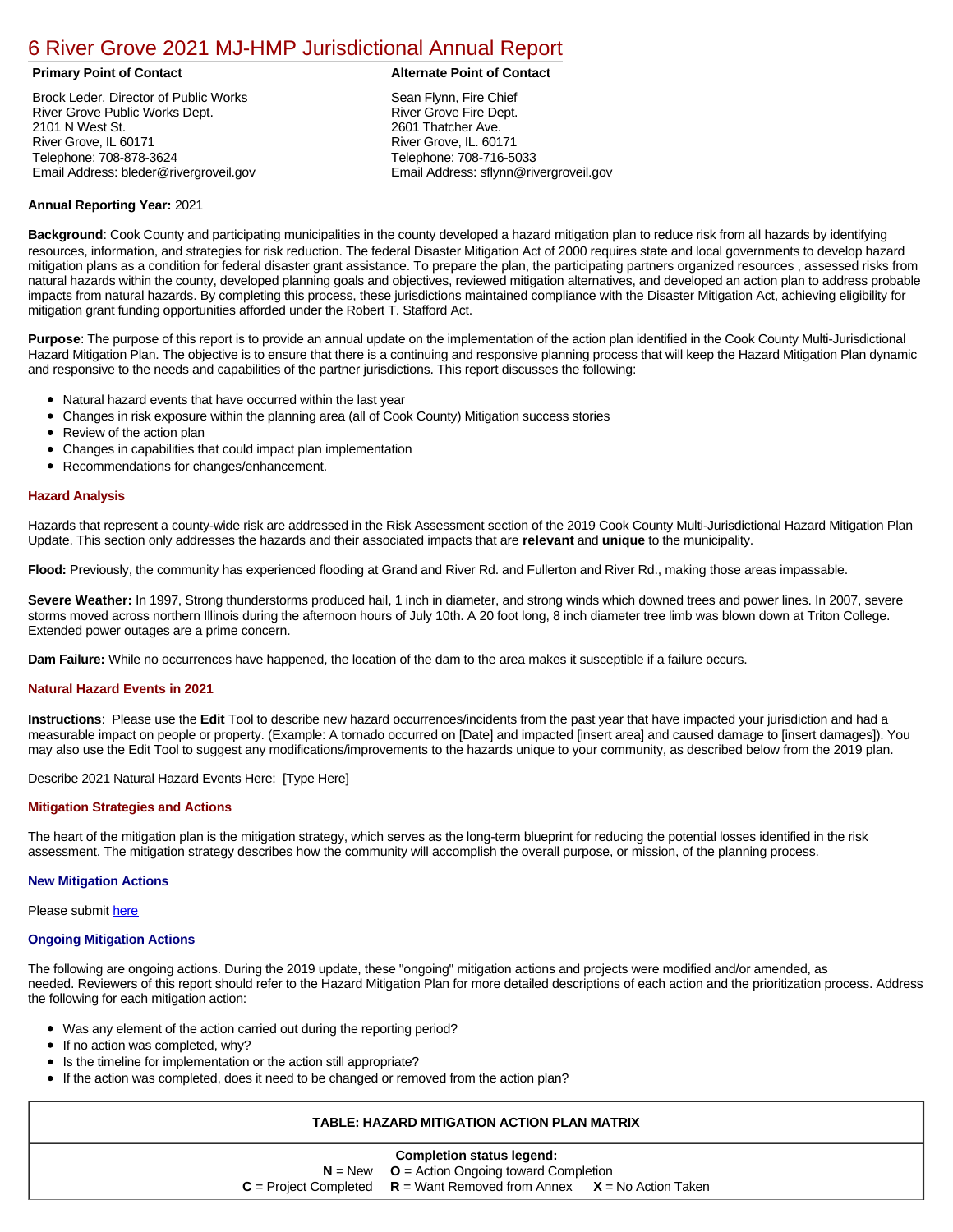| 2021 Status                                                                                                                                                                                                                                                                                                                                                                        | 2020 Status | 2019 Status                                                   | <b>Hazards</b><br><b>Mitigated</b>                                                          | <b>Objectives</b><br>Met        | Lead<br><b>Agencies</b> | <b>Estimated</b><br>Cost | Sources of<br><b>Funding</b>                                       | <b>Timeline/Projected</b><br><b>Completion Date</b><br>(a) |  |  |
|------------------------------------------------------------------------------------------------------------------------------------------------------------------------------------------------------------------------------------------------------------------------------------------------------------------------------------------------------------------------------------|-------------|---------------------------------------------------------------|---------------------------------------------------------------------------------------------|---------------------------------|-------------------------|--------------------------|--------------------------------------------------------------------|------------------------------------------------------------|--|--|
| <b>Action R4.1</b> —Swift Water Rescue equipment and training                                                                                                                                                                                                                                                                                                                      |             |                                                               |                                                                                             |                                 |                         |                          |                                                                    |                                                            |  |  |
| <b>Status Description:</b>                                                                                                                                                                                                                                                                                                                                                         |             |                                                               |                                                                                             |                                 |                         |                          |                                                                    |                                                            |  |  |
| O                                                                                                                                                                                                                                                                                                                                                                                  | O           | Ongoing                                                       | Flooding, Severe<br>Weather, Dam<br>Failure                                                 | 1, 5, 8                         | Fire                    | \$250,000; High          | Grant                                                              | Long-term                                                  |  |  |
|                                                                                                                                                                                                                                                                                                                                                                                    |             | <b>Action R4.2</b> —Acquire flood prone property on River Rd. |                                                                                             |                                 |                         |                          |                                                                    |                                                            |  |  |
| <b>Status Description:</b>                                                                                                                                                                                                                                                                                                                                                         |             |                                                               |                                                                                             |                                 |                         |                          |                                                                    |                                                            |  |  |
| O                                                                                                                                                                                                                                                                                                                                                                                  | O           | Ongoing                                                       | Flood                                                                                       | 7,8                             | <b>Building Dept.</b>   | \$1,000,000;<br>High     | Grant                                                              | Long-term                                                  |  |  |
|                                                                                                                                                                                                                                                                                                                                                                                    |             |                                                               | Action R4.3—Install permanent street swing gate closure for easy deployment in flooding     |                                 |                         |                          |                                                                    |                                                            |  |  |
| <b>Status Description:</b>                                                                                                                                                                                                                                                                                                                                                         |             |                                                               |                                                                                             |                                 |                         |                          |                                                                    |                                                            |  |  |
| O                                                                                                                                                                                                                                                                                                                                                                                  | $\circ$     | Ongoing                                                       | Flood                                                                                       | 1, 2, 5, 13                     | <b>Public Works</b>     | High                     | Grant                                                              | Long-term                                                  |  |  |
|                                                                                                                                                                                                                                                                                                                                                                                    |             |                                                               | Action R4.4—Continue to support the countywide actions identified in this plan.             |                                 |                         |                          |                                                                    |                                                            |  |  |
| <b>Status Description:</b>                                                                                                                                                                                                                                                                                                                                                         |             |                                                               |                                                                                             |                                 |                         |                          |                                                                    |                                                            |  |  |
| O                                                                                                                                                                                                                                                                                                                                                                                  | O           | Ongoing                                                       | All                                                                                         | All                             | Village                 | Low                      | <b>General Fund</b>                                                | Short-and Long-<br>term                                    |  |  |
|                                                                                                                                                                                                                                                                                                                                                                                    |             |                                                               | Action R4.5—Actively participate in the plan maintenance strategy identified in this plan.  |                                 |                         |                          |                                                                    |                                                            |  |  |
| <b>Status Description:</b>                                                                                                                                                                                                                                                                                                                                                         |             |                                                               |                                                                                             |                                 |                         |                          |                                                                    |                                                            |  |  |
| O                                                                                                                                                                                                                                                                                                                                                                                  | O           | Ongoing                                                       | All                                                                                         | 3, 4, 6                         | DHSEM,<br>Village       | Low                      | General Fund                                                       | Short-term                                                 |  |  |
| Action R4.6—Consider participation in incentive-based programs such as the Community Rating System, Tree City, and Storm Ready.                                                                                                                                                                                                                                                    |             |                                                               |                                                                                             |                                 |                         |                          |                                                                    |                                                            |  |  |
| <b>Status Description:</b>                                                                                                                                                                                                                                                                                                                                                         |             |                                                               |                                                                                             |                                 |                         |                          |                                                                    |                                                            |  |  |
| O                                                                                                                                                                                                                                                                                                                                                                                  | $\circ$     | Ongoing                                                       | All                                                                                         | 3, 4, 5, 6, 7, 9,<br>10, 11, 13 | Village                 | Low                      | <b>General Fund</b>                                                | Long-term                                                  |  |  |
| Action R4.7—Maintain good standing under the National Flood Insurance Program by implementing programs that meet or exceed the minimum NFIP<br>requirements. Such programs include enforcing an adopted flood damage prevention ordinance, participating in floodplain mapping updates, and providing<br>public assistance and information on floodplain requirements and impacts. |             |                                                               |                                                                                             |                                 |                         |                          |                                                                    |                                                            |  |  |
| <b>Status Description:</b>                                                                                                                                                                                                                                                                                                                                                         |             |                                                               |                                                                                             |                                 |                         |                          |                                                                    |                                                            |  |  |
| O                                                                                                                                                                                                                                                                                                                                                                                  | O           | Ongoing                                                       | Flooding                                                                                    | 4, 6, 9                         | <b>Building Dept.</b>   | Low                      | General Fund                                                       | Short-term and<br>ongoing                                  |  |  |
| Action R4.8—Where feasible, implement a program to record high water marks following high-water events.                                                                                                                                                                                                                                                                            |             |                                                               |                                                                                             |                                 |                         |                          |                                                                    |                                                            |  |  |
| <b>Status Description:</b>                                                                                                                                                                                                                                                                                                                                                         |             |                                                               |                                                                                             |                                 |                         |                          |                                                                    |                                                            |  |  |
| $\circ$                                                                                                                                                                                                                                                                                                                                                                            | $\circ$     | Ongoing                                                       | Flooding, Severe<br>Weather                                                                 | 3, 6, 9                         | Village                 | Medium                   | General Fund;<br><b>FEMA Grant</b><br>Funds (Public<br>Assistance) | Long-term                                                  |  |  |
| Action R4.9-Integrate the hazard mitigation plan into other plans, programs, or resources that dictate land use or redevelopment.                                                                                                                                                                                                                                                  |             |                                                               |                                                                                             |                                 |                         |                          |                                                                    |                                                            |  |  |
| <b>Status Description:</b>                                                                                                                                                                                                                                                                                                                                                         |             |                                                               |                                                                                             |                                 |                         |                          |                                                                    |                                                            |  |  |
| $\circ$                                                                                                                                                                                                                                                                                                                                                                            | $\circ$     | Ongoing                                                       | All                                                                                         | 3, 4, 6, 10, 13                 | Village                 | Low                      | General Fund                                                       | Short-term                                                 |  |  |
|                                                                                                                                                                                                                                                                                                                                                                                    |             |                                                               | Action R4.10—Purchase and install a Generator for community center located near flood area. |                                 |                         |                          |                                                                    |                                                            |  |  |
| <b>Status Description:</b>                                                                                                                                                                                                                                                                                                                                                         |             |                                                               |                                                                                             |                                 |                         |                          |                                                                    |                                                            |  |  |
| O                                                                                                                                                                                                                                                                                                                                                                                  | $\circ$     | <b>New</b>                                                    | Flood, High<br>Wind, Hazardous<br>Materials Incident                                        | 2                               | Public<br>Works/FD      | \$15,000;<br>Medium      | Grants                                                             | 2020                                                       |  |  |
| Action R4.11-Launch the 2018 FY Green Alleys Program                                                                                                                                                                                                                                                                                                                               |             |                                                               |                                                                                             |                                 |                         |                          |                                                                    |                                                            |  |  |
| <b>Status Description:</b>                                                                                                                                                                                                                                                                                                                                                         |             |                                                               |                                                                                             |                                 |                         |                          |                                                                    |                                                            |  |  |
| $\mathsf O$                                                                                                                                                                                                                                                                                                                                                                        | $\circ$     | <b>New</b>                                                    | Flood                                                                                       | 12, 13                          | <b>MWRD</b>             | Unknown                  | <b>MWRD</b>                                                        | Short-term                                                 |  |  |
| (a) Ongoing indicates continuation of an action that is already in place. Short-term indicates implementation within five years. Long-term indicates<br>implementation after five years.                                                                                                                                                                                           |             |                                                               |                                                                                             |                                 |                         |                          |                                                                    |                                                            |  |  |

**Mitigation Success Stories:** Examples of mitigation success stories include, but are not limited to: received a Grant, completed a major mitigation project, etc